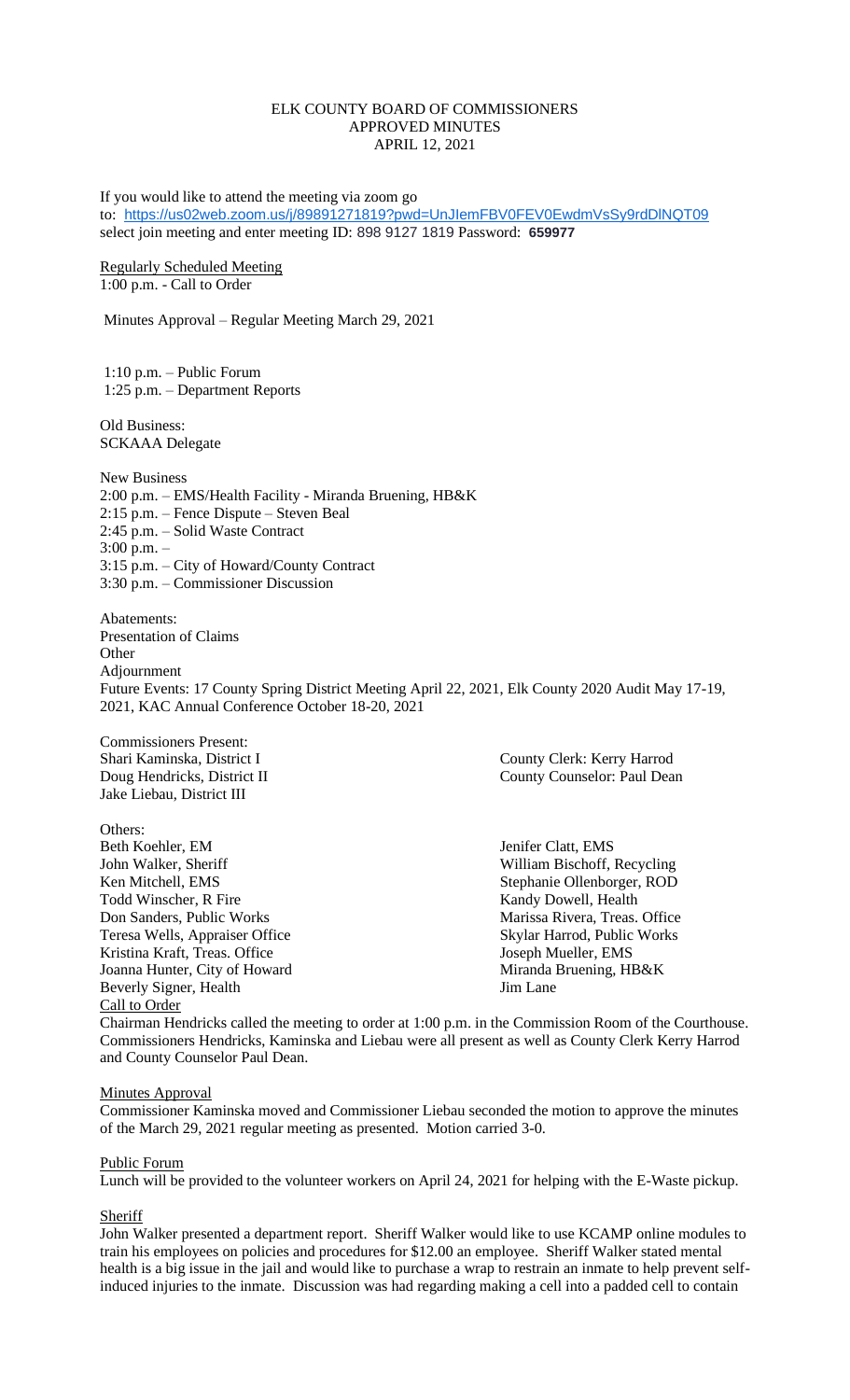these types of inmates. Commissioner Kaminska moved and Commissioner Liebau seconded the motion to authorize the Sheriff to purchase a restraint, transport harness and a protective helmet at the cost of \$2,385 plus shipping. Motion carried 3-0.

### City of Howard/County Agreement

Sheriff Walker presented a proposed agreement between the City of Howard and Elk County. Under the agreement, Elk County will provide law enforcement to the City of Howard on a 40-hour week basis for \$72,000 a year from the City. Commissioner Kaminska moved and Commissioner Liebau seconded the motion to verbally approve the Agreement for Police Services between the City of Howard and Elk County to provide full-time police services for the City of Howard in exchange for \$72,000 annual payment to begin May 1, 2021. Motion carried 3-0.

### EMS

Ken Mitchell presented the monthly report for March. The EMS department had 17 runs with collections totaling \$14,586.96. Mr. Mitchell stated the KRAF Grant was approved in the amount of \$5,074.74. The EMS Department will be purchasing a Ferno EZ-Glide Stair Chair with power traxx with the grant money.

#### Register of Deeds

Stephanie Ollenborger presented the monthly report for March. They had a total of 66 instruments recorded and a total deposit of \$3,414.50. Mrs. Ollenborger will be attending Register of Deeds School/Conference June 14-17, 2021 at Garden City.

#### Emergency Management

Beth Koehler stated there will be a LEPC meeting Thursday, April 15, 2021. Discussion was had regarding shelter locations within the County.

## Rural Fire

Todd Winscher stated the department has had 30 runs so far this year. A bed and front bumper were purchased from Wolfe Auto for \$1,500 that will fit an F550.

#### Public Works

#### Road

Don Sanders stated KDOT was in the County for bridge inspections. The annual bridge inspections have been reduced to four from twelve. There have been two box culverts repaired, one at Road 8 and Limestone and one at Road 31 and Killdeer. The bridge at Road 18 and Rock is nearing completion. Mr. Sanders stated 1,500 tons of rock has been haul to the Elk/Butler Countyline on Pioneer last week. There will be two employees taking their CDL test this week.

Noxious Weed

Don Sanders stated the department has started doing ground treatment around bridges.

#### Maintenance

Mr. Sanders stated he has contacted eleven different plumbing companies for the work that needs to be done at the Sheriff's Office and none of them wanted to give a quote. Mr. Sanders said he is still working on getting quotes for the job.

#### EMS/Health Facility

Miranda Bruening with HB&K stated a tree at the building site needs to be removed. The civil engineers had it on the survey but it was missed in the plan. Ms. Bruening will work on having them pay for it since it was missed in their plans. There will be no pay application in April. The next pay application will be the first part of May.

#### Fence Dispute

Steven Beal stated he is having trouble with his neighbor coming over the fence onto his property. The Commission stated this is a civil dispute and they could not help him with his issue.

#### Solid Waste Plan

Kandy Dowell presented the 2021 Solid Waste Plan. Commissioner Liebau moved and Commissioner Kaminska seconded the motion to sign the 2021 Solid Waste Plan as presented. Motion carried 3-0.

#### Resolution #21-02

Commission Liebau moved and Commissioner Kaminska seconded the motion to approve the revised Elk County Burning Regulations Resolution #21-02. Motion carried 3-0. The revision is: a person conducting a burn shall be required to have sufficient water, fire suppression equipment and personnel to contain the controlled burn. There shall be a rebuttable presumption of a violation of this section if the fire escapes control of the person conducting the burn and any fire department responds to the fire.